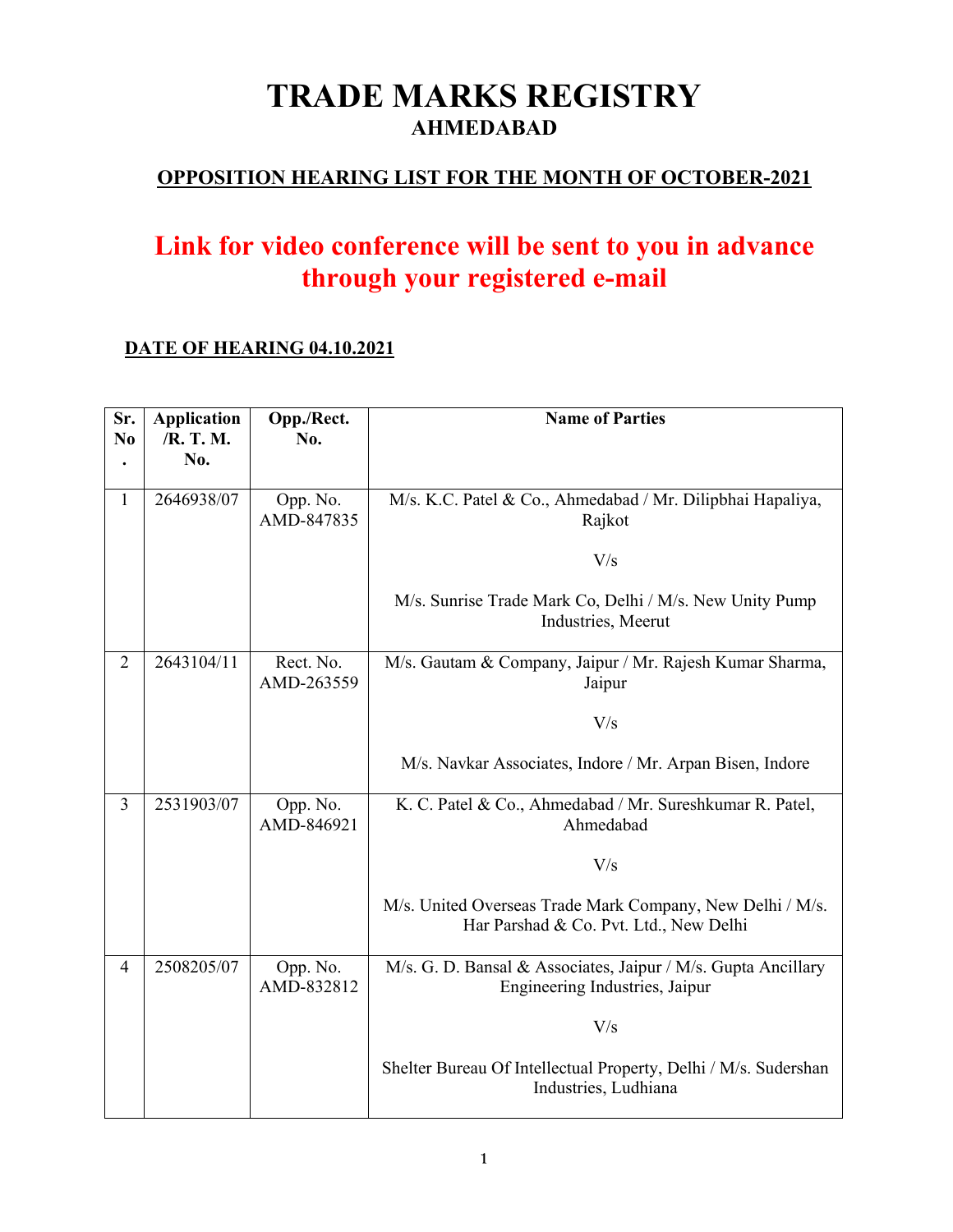| 2620503/17 | Opp. No.<br>AMD-889684 | Mr. N. N. Prajapati, Ahmedabad / Mrs. Ranjanben B Patel,<br>Valsad                |
|------------|------------------------|-----------------------------------------------------------------------------------|
|            |                        | V/s                                                                               |
|            |                        | Mr. Hiral C. Joshi, Mumbai / M/s. Manjul Rubber & Polymer<br>Inds. P Ltd., Valsad |

#### **DATE OF HEARING 05.10.2021**

| Sr.<br>N <sub>0</sub> | <b>Application</b><br>/R. T. M. | Opp./Rect.<br>No.      | <b>Name of Parties</b>                                                                   |
|-----------------------|---------------------------------|------------------------|------------------------------------------------------------------------------------------|
|                       | No.                             |                        |                                                                                          |
| 1                     | 2053315/07                      | Opp. No.<br>AMD-802881 | Mr. Rajesh Ratilal Soni, Ahmedabad / Mr. Ketan Kumar<br>Kurjibhai Patel, Rajkot          |
|                       |                                 |                        | V/s                                                                                      |
|                       |                                 |                        | M/s. Y. J. Trivedi & Co., Ahmedabad / M/s. Perfect Engineering<br>Corporation, Ahmedabad |
| $\overline{2}$        | 2616702/05                      | Opp. No.<br>AMD-848673 | M/s. Mission Cure Pharma Pvt. Ltd., Gandhinagar                                          |
|                       |                                 |                        | V/s                                                                                      |
|                       |                                 |                        | Mr. Suresh M. Upadhyaya, Ahmedabad / M/s. Cadila Healthcare<br>Limited, Ahmedabad        |
| 3                     | 2500563/24                      | Opp. No.<br>AMD-831952 | M/s. Cogito Legal, Ahmedabad / M/s. Shivani Cotex Pvt. Ltd.,<br>Rajasthan                |
|                       |                                 |                        | V/s                                                                                      |
|                       |                                 |                        | M/s. Shelter Bureau Of Intellectual Property, Delhi / M/s.<br>Shivani Garments, Kolkata  |
| 4                     | 2591792/09                      | Opp. No.<br>AMD-841982 | M/s. Tradesafe, Ahmedabad / Mrs. Kajalben Rajeshbhai<br>Sardhara, Rajkot                 |
|                       |                                 |                        | V/s                                                                                      |
|                       |                                 |                        | M/s. Jay Krishna Industries, Ahmedabad                                                   |
| 5                     | 2515939/11                      | Opp. No.<br>AMD-834586 | M/s. Tradesafe, Ahmedabad / M/s. ORB Ceramic Private<br>Limited, Gujarat                 |
|                       |                                 |                        | V/s                                                                                      |
|                       |                                 |                        | Mr. Rohit Jain, Advocate, Jaipur / M/s. Laxminath<br>Tubes, Jaipur                       |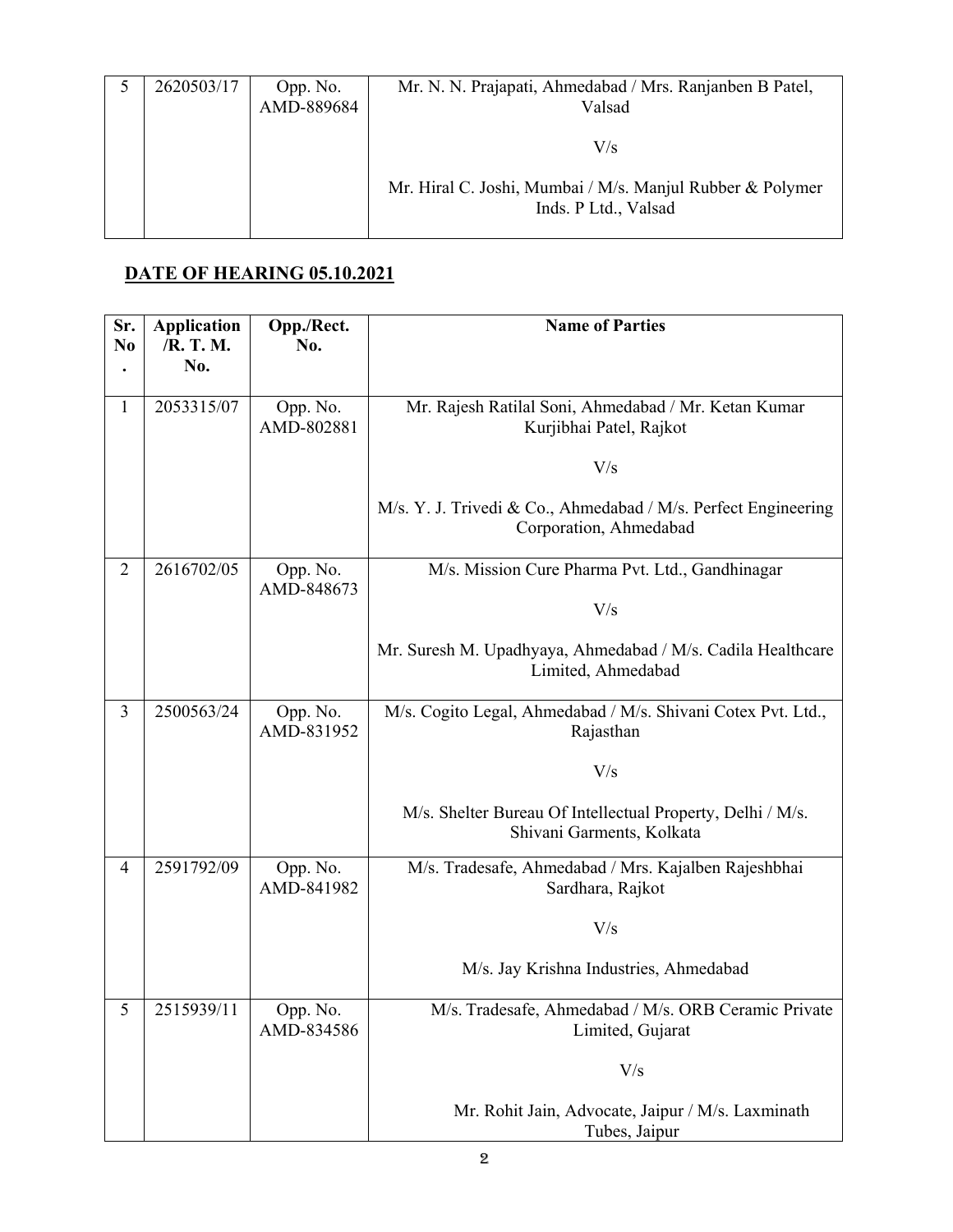#### **DATE OF HEARING 06.10.2021**

| Sr.<br>N <sub>0</sub> | <b>Application</b><br>/R. T. M.<br>No. | Opp./Rect.<br>No.      | <b>Name of Parties</b>                                                                 |
|-----------------------|----------------------------------------|------------------------|----------------------------------------------------------------------------------------|
| $\mathbf{1}$          | 2524391/05                             | Opp. No.<br>AMD-844775 | M/s. Gautam & Company, Jaipur / M/s. Yotta Business Ventures<br>Private Limited, Ajmer |
|                       |                                        |                        | V/s                                                                                    |
|                       |                                        |                        | M/s. Aditya & Associates, Mumbai / M/s. Emcure<br>Pharmaceuticals Limited, Pune        |
| $\overline{2}$        | 2516591/11                             | Opp. No.<br>AMD-836694 | M/s. Tradesafe, Ahmedabad / Mr. Dayaljibhai Gangarambhai<br>Savadia, Gujarat           |
|                       |                                        |                        | V/s                                                                                    |
|                       |                                        |                        | M/s. Y. J. Trivedi & Co., Ahmedabad / M/s. Cera Sanitaryware<br>Limited, Ahmedabad     |
| 3                     | 2652734/30                             | Opp. No.<br>AMD-849483 | M/s. Copy Hart, Surat / Mr. Amit Maheshbhai Vadher, Anand                              |
|                       |                                        |                        | V/s                                                                                    |
|                       |                                        |                        | M/s. Nylon Pau Bhaji And Restaurant, Anand                                             |
| 4                     | 2648577/05                             | Opp. No.<br>AMD-847418 | M/s. K.C. Patel & Co., Ahmedabad / M/s. Rivan<br>Pharmaceuticals Pvt. Ltd., Ahmedabad  |
|                       |                                        |                        | V/s                                                                                    |
|                       |                                        |                        | M/s. S. Singh & Associates, Delhi / M/s. Aurel Biolife,<br>Chandigarh                  |
| 5                     | 2536209/05                             | Opp. No.<br>AMD-835608 | Mr. Rajeev Jain, Rajasthan / Dr. Badri Prasad Yogi, Rajasthan                          |
|                       |                                        |                        | V/s                                                                                    |
|                       |                                        |                        | M/s. K.C. Patel & Co., Ahmedabad / M/s. Shri Yogi Life Care<br>Ltd, Surat              |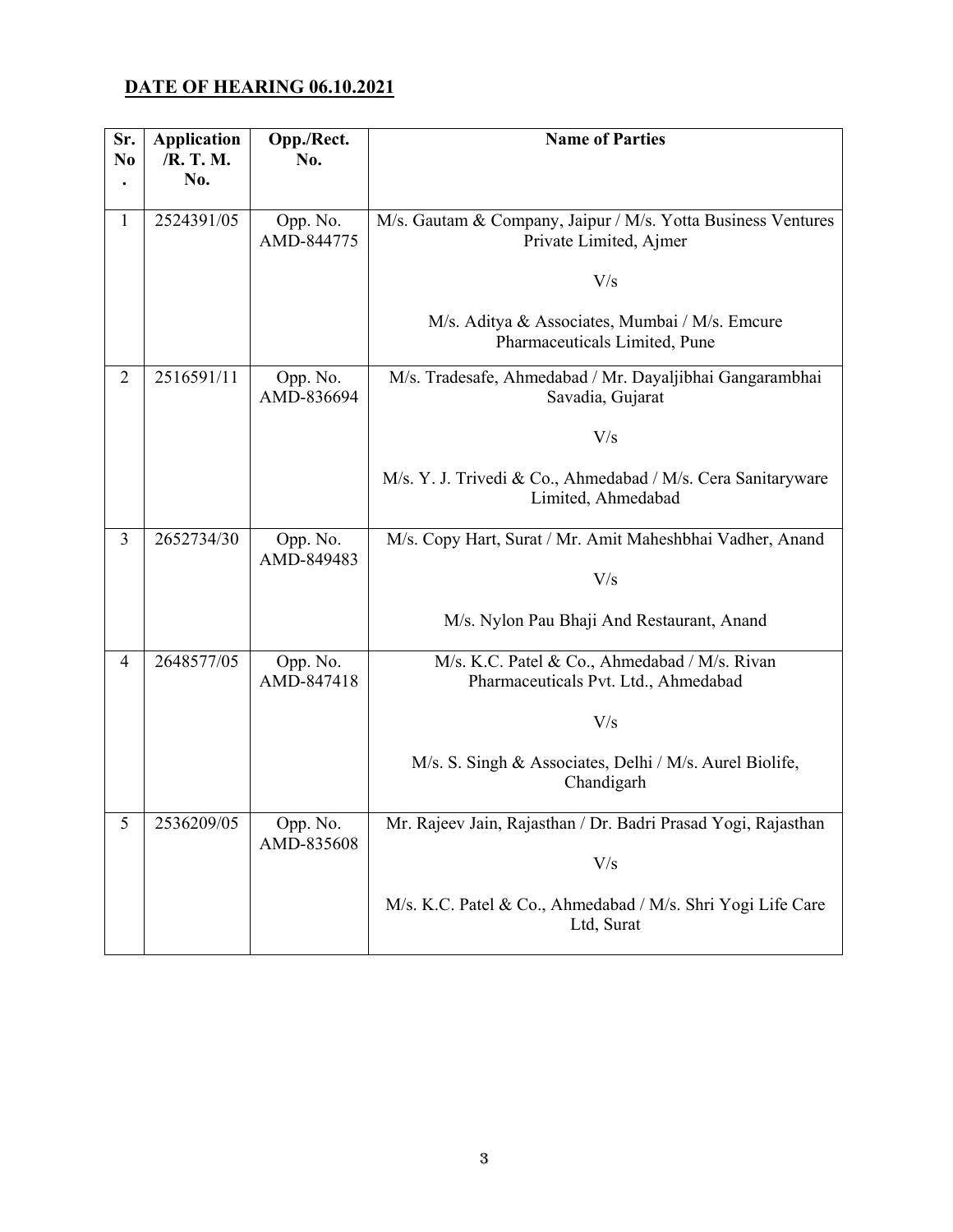#### **DATE OF HEARING 07.10.2021**

| Sr.<br>N <sub>0</sub> | <b>Application</b><br>/R. T. M. | Opp./Rect.<br>No.      | <b>Name of Parties</b>                                                               |
|-----------------------|---------------------------------|------------------------|--------------------------------------------------------------------------------------|
|                       | No.                             |                        |                                                                                      |
| $\mathbf{1}$          | 1968317/11                      | Opp. No.<br>AMD-855332 | M/s. Gautam & Company, Jaipur / Shri Ram Lal Suwalkha,<br>Bhilwara                   |
|                       |                                 |                        | V/s                                                                                  |
|                       |                                 |                        | M/s. G.S. Rijhwani & Co., Mumbai / M/s. Solanki Industries<br>Pvt. Ltd., Mumbai      |
| $\overline{2}$        | 1968317/11                      | Opp. No.<br>AMD-855333 | M/s. Gautam & Company, Jaipur / Shri Ram Lal Suwalkha,<br>Bhilwara                   |
|                       |                                 |                        | V/s                                                                                  |
|                       |                                 |                        | M/s. G.S. Rijhwani & Co., Mumbai / M/s. Veto Switchgears &<br>Cables Limited, Mumbai |
| 3                     | 2121650/25                      | Opp. No.<br>AMD-805791 | M/s. Karni Trade Marks., Surat / Mr. Devendra Kumar<br>Vardichand Jain, Surat        |
|                       |                                 |                        | V/s                                                                                  |
|                       |                                 |                        | M/s. D. C. Dani & Associates, Ahmedabad / M/s. Shibori<br>Designer, Ahmedabad        |
| $\overline{4}$        | 932904/34                       | Opp. No.<br>AMD-228554 | M/s. Rajendra Nanubhai Majithia., Ahmedabad                                          |
|                       |                                 |                        | V/s                                                                                  |
|                       |                                 |                        | Mr. Jatin Y. Trivedi, Ahmedabad / M/s. Babul Products,<br>Ahmedabad                  |
| 5                     | 3074407/05                      | Opp. No.<br>AMD-966224 | M/s. B. D. Shukla & Company., Ahmedabad / Shri Samir<br>Dilipkumar Shah, Ahmedabad   |
|                       |                                 |                        | V/s                                                                                  |
|                       |                                 |                        | M/s. Lall & Sethi, New Delhi                                                         |
| 6                     | 2233705/07                      | Opp. No.<br>AMD-831933 | Advocate Gaurav K. Mehta, Ahmedabad / Mr. Arvindbhai K.<br>Patel, Ahmedabda          |
|                       |                                 |                        | V/s                                                                                  |
|                       |                                 |                        | M/s. Jasani & Company, Rajkot / M/s. Shree Laxmi Industries,<br>Ahmedabad            |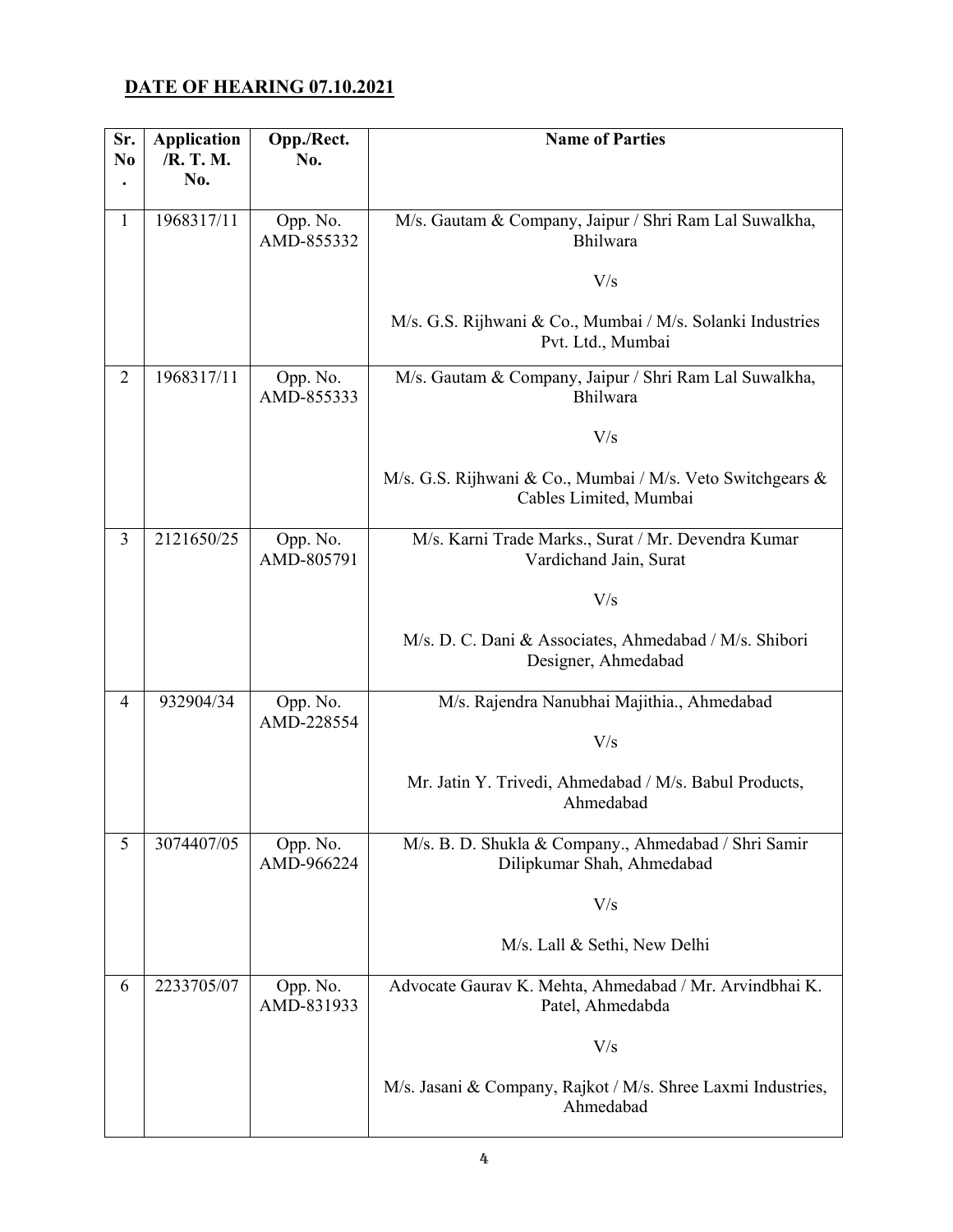#### **DATE OF HEARING 25.10.2021**

| Sr.<br>N <sub>0</sub> | <b>Application</b><br>/R. T. M.<br>No. | Opp./Rect.<br>No.      | <b>Name of Parties</b>                                                                                       |
|-----------------------|----------------------------------------|------------------------|--------------------------------------------------------------------------------------------------------------|
| $\mathbf{1}$          | 1791208/30                             | Opp. No.<br>AMD-802156 | M/s. G. D. Bansal & Associates, Jaipur / Smt. Rani Devi<br>Mundra W/o. Sh. Rameshwar Mundra, Bhilwara<br>V/s |
|                       |                                        |                        | Mr. P. K. Arora, Agra / M/s. Agra Flour Mill, Agra                                                           |
| $\overline{2}$        | 1791208/30                             | Opp. No.<br>AMD-802414 | M/s. G. D. Bansal & Associates, Jaipur / Smt. Rani Devi<br>Mundra W/o. Sh. Rameshwar Mundra, Bhilwara        |
|                       |                                        |                        | V/s                                                                                                          |
|                       |                                        |                        | M/s. Daniel & Gladys, Chennai / M/s. Aachi Spices & Foods,<br>Chennai                                        |
| 3                     | 1920848/24                             | Opp. No.<br>AMD-833595 | M/s. Y. J. Trivedi & Co., Ahmedabad / M/s. Amrapali Industries<br>Limited, Ahmedabad                         |
|                       |                                        |                        | V/s                                                                                                          |
|                       |                                        |                        | M/s. S.S. Rana & Co., New Delhi / M/s. Ultra Home<br>Construction Private Limited, Delhi                     |
| 4                     | 2770538/03                             | Opp. No.<br>AMD-897695 | Mr. Sharad Agrawal, Jodhpur / Mr. Pradeep Dhidaria S/o. Shri<br>Mal Singh Dhidaria, Jodhpur                  |
|                       |                                        |                        | V/s                                                                                                          |
|                       |                                        |                        | M/s. Anand And Anand., New Delhi / M/s. Hindustan Unilever<br>Limited, Mumbai                                |
| 5                     | 3433606/29                             | Opp. No.<br>AMD-888490 | Mr. Himanshu Kankariya, Ahmedabad                                                                            |
|                       |                                        |                        | V/s                                                                                                          |
|                       |                                        |                        | M/s. Mahtta & Co., Punjab / M/s. Hargobind Milk Tech Pvt.<br>Ltd., Punjab                                    |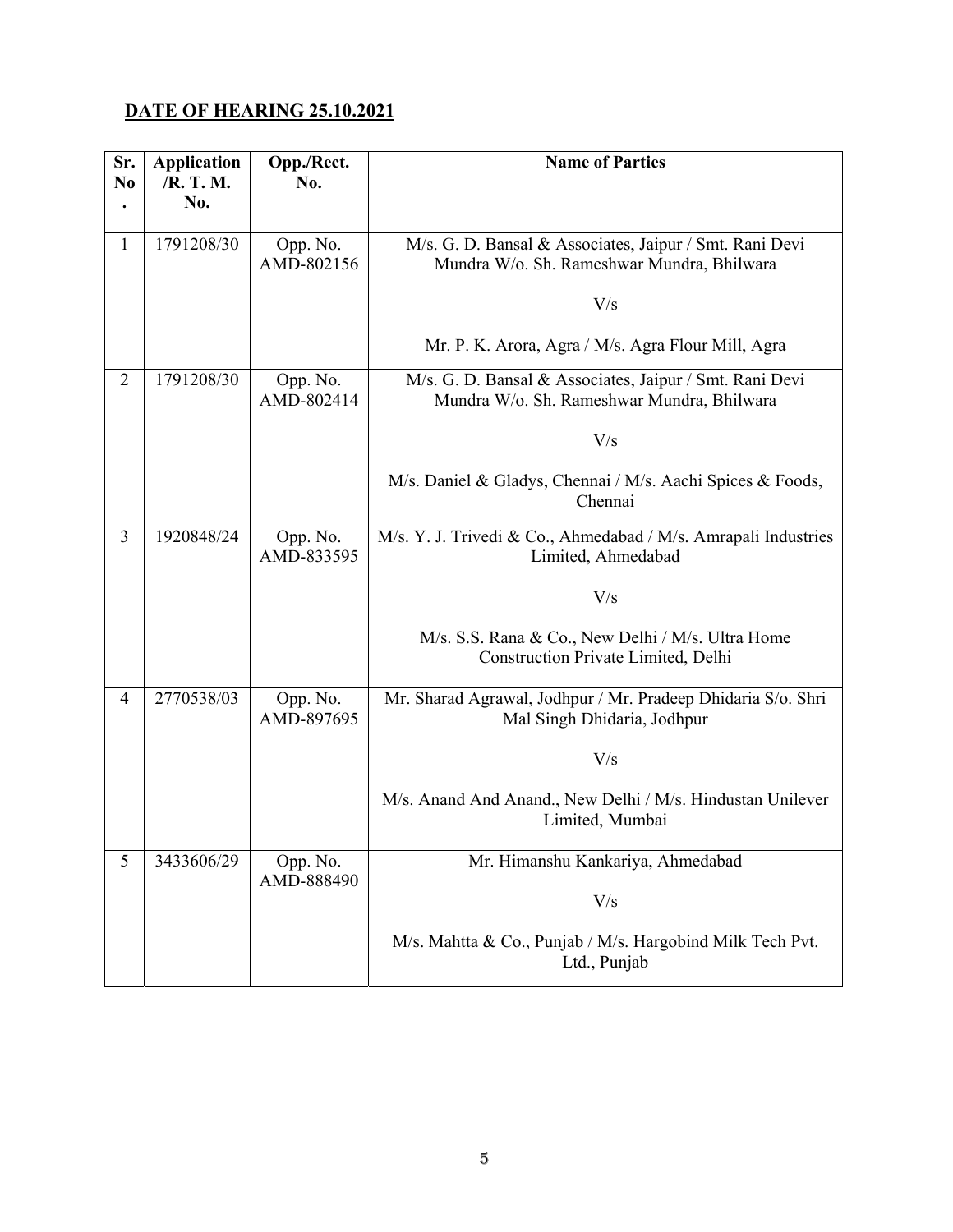#### **DATE OF HEARING 26.10.2021**

| Sr.<br>N <sub>0</sub> | <b>Application</b><br>/R. T. M. | Opp./Rect.<br>No.      | <b>Name of Parties</b>                                                                                 |
|-----------------------|---------------------------------|------------------------|--------------------------------------------------------------------------------------------------------|
|                       | No.                             |                        |                                                                                                        |
|                       |                                 |                        |                                                                                                        |
| $\mathbf{1}$          | 2639856/29                      | Opp. No.<br>AMD-850629 | M/s. P.K. Suthar & Associates, Ahmedabad / Mr. Hitesh<br>Rameshchandra Panchiwala, Banaskantha         |
|                       |                                 |                        | V/s                                                                                                    |
|                       |                                 |                        | Mr. P. K. Arora, Agra / Mr. Pradeep Kumar, Madhya Pradesh                                              |
| $\overline{2}$        | 2637360/05                      | Opp. No.<br>AMD-831042 | Mr. Phool Singh Tailor, Rajasthan / Mr. Dinesh Yaduvanshi,<br>Rajasthan                                |
|                       |                                 |                        | V/s                                                                                                    |
|                       |                                 |                        | M/s. S. Handa & Co., Punjab / M/s. Insto Healthcare, Punjab                                            |
| 3                     | 2633618/25                      | Opp. No.<br>AMD-842191 | M/s. G. D. Bansal & Associates, Jaipur / Mr. Rajendra Kumar<br>Pareek S/o. Sh. Sita Ram Pareek, Jaipur |
|                       |                                 |                        | V/s                                                                                                    |
|                       |                                 |                        | M/s. Suresh & Co., Mumbai / M/s. Bikaji Foods International<br>Ltd., Rajasthan                         |
| 4                     | 2629053/05                      | Opp. No.<br>AMD-847675 | M/s. G. D. Bansal & Associates., Rajasthan / Mr. Sohan Lal<br>Kalra S/o. Sh. Sant Lal Kalra, Rajasthan |
|                       |                                 |                        | V/s                                                                                                    |
|                       |                                 |                        | M/s. Cipla Limited, Mumbai                                                                             |
| 5                     | 2839555/10                      | Opp. No.<br>AMD-892035 | M/s. Easy Trade Solution, Ahmedabad / M/s. Perfect Carelife<br>Pvt. Ltd., Ahmedabad                    |
|                       |                                 |                        | V/s                                                                                                    |
|                       |                                 |                        | M/s. S. Singh & Associates, Delhi / Mr. Mukesh Kalra, Karnal                                           |
| 6                     | 3297105/10                      | Opp. No.<br>AMD-983054 | M/s. Regal and Regal, Rajkot / Mr. Kunal Deepakkumar<br>Dhrangadharia, Rajkot                          |
|                       |                                 |                        | V/s                                                                                                    |
|                       |                                 |                        | M/s. United Overseas Trade Mark Co., New Delhi / M/s Vega<br>Industries Pvt.Ltd., (U.P.)               |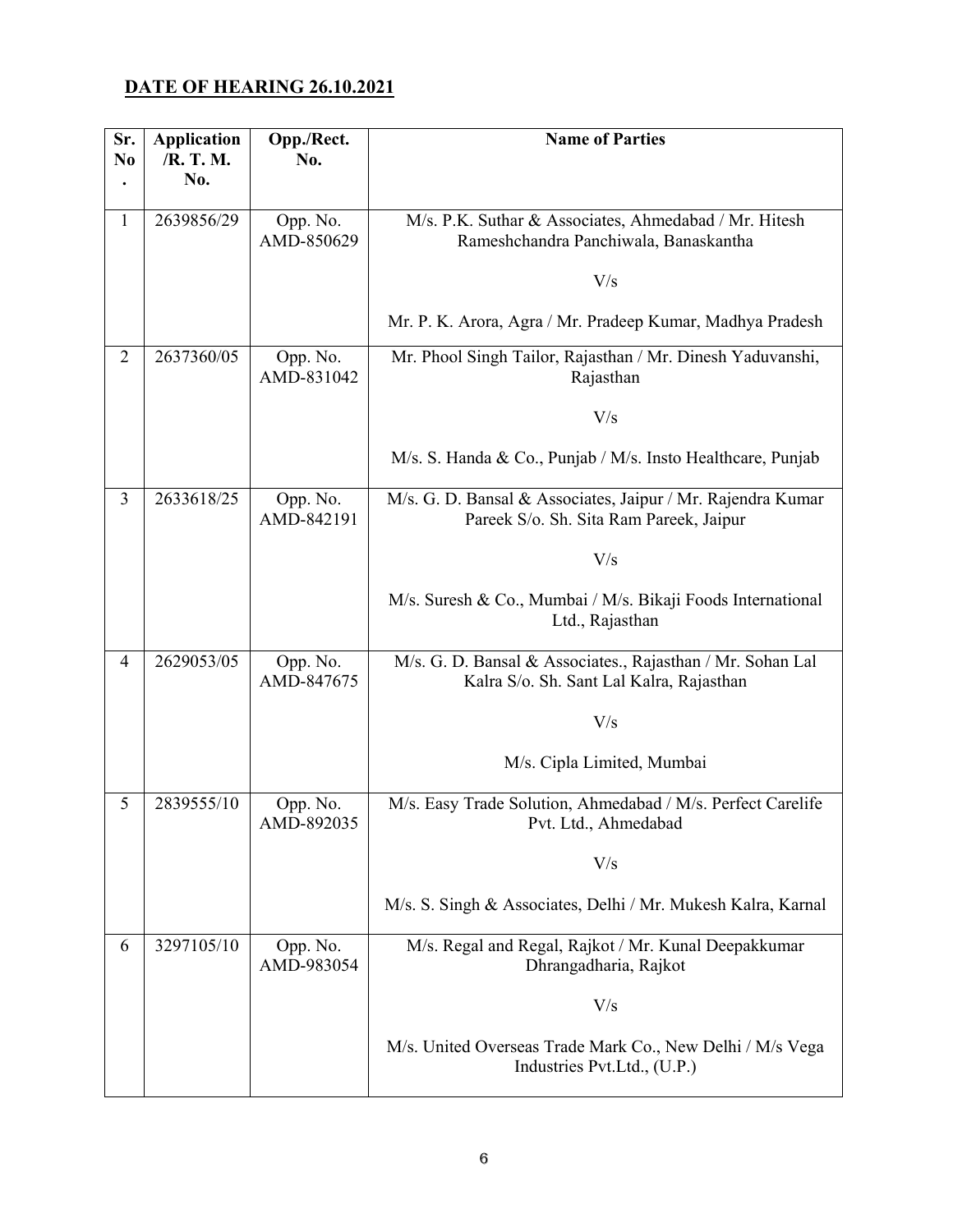#### **DATE OF HEARING 27.10.2021**

| Sr.<br>N <sub>0</sub> | <b>Application</b><br>/R. T. M. | Opp./Rect.<br>No.      | <b>Name of Parties</b>                                                           |
|-----------------------|---------------------------------|------------------------|----------------------------------------------------------------------------------|
|                       | No.                             |                        |                                                                                  |
|                       | 2507035/11                      |                        |                                                                                  |
| $\mathbf{1}$          |                                 | Opp. No.<br>AMD-831463 | Advocate Priyanka B Nagar, Ahmedabad / M/s. Mehta<br>Enterprise, Rajkot          |
|                       |                                 |                        | V/s                                                                              |
|                       |                                 |                        | M/s. S. Singh & Associates, Delhi / M/s. Flora Circuit Controls.,<br>Delhi       |
| $\overline{2}$        | 2687228/07                      | Opp. No.<br>AMD-907978 | Advocate Kirankumar J. Jasani, Rajkot / Mr. Vijay Chakubhai<br>Mungapara, Rajkot |
|                       |                                 |                        | V/s                                                                              |
|                       |                                 |                        | M/s. Sai & Mehta, New Delhi                                                      |
| 3                     | 2467118/39                      | Opp. No.<br>AMD-834647 | M/s. Gautam & Company, Jaipur / Mr. Mukesh Choudhary,<br>Jaipur                  |
|                       |                                 |                        | V/s                                                                              |
|                       |                                 |                        | M/s. Anand And Anand., New Delhi / M/s. Yatra Online Pvt.<br>Ltd., Haryana       |
| $\overline{4}$        | 2562736/30                      | Opp. No.<br>AMD-845028 | M/s. Indus, Ahmedabad / Mr. Kanaiya Laxmandas Kukreja,<br>Vadodara               |
|                       |                                 |                        | V/s                                                                              |
|                       |                                 |                        | M/s. L.S. Davar & Co., Kolkata / M/s. United Spirits Limited,<br>Bangalore       |
| 5                     | 2999124/32                      | Opp. No.<br>AMD-859031 | M/s. Dhruv & Associates, Vadodara / M/s. Taral Industries Pvt.<br>Ltd., Vadodara |
|                       |                                 |                        | V/s                                                                              |
|                       |                                 |                        | M/s. V.B. Sheth & Co., Rajkot / M/s. Revive Innovations Pvt.<br>Ltd., Rajkot     |
| 6                     | 2360921/29                      | Opp. No.<br>AMD-984266 | Mr. P. K. Arora, Agra (UP) / M/s. Sanmati Edible Oils Private<br>Limited, Jaipur |
|                       |                                 |                        | V/s                                                                              |
|                       |                                 |                        | Advocate, Gaurav Soni, Ahmedabad / M/s. M.O. Industries,<br>Rajasthan            |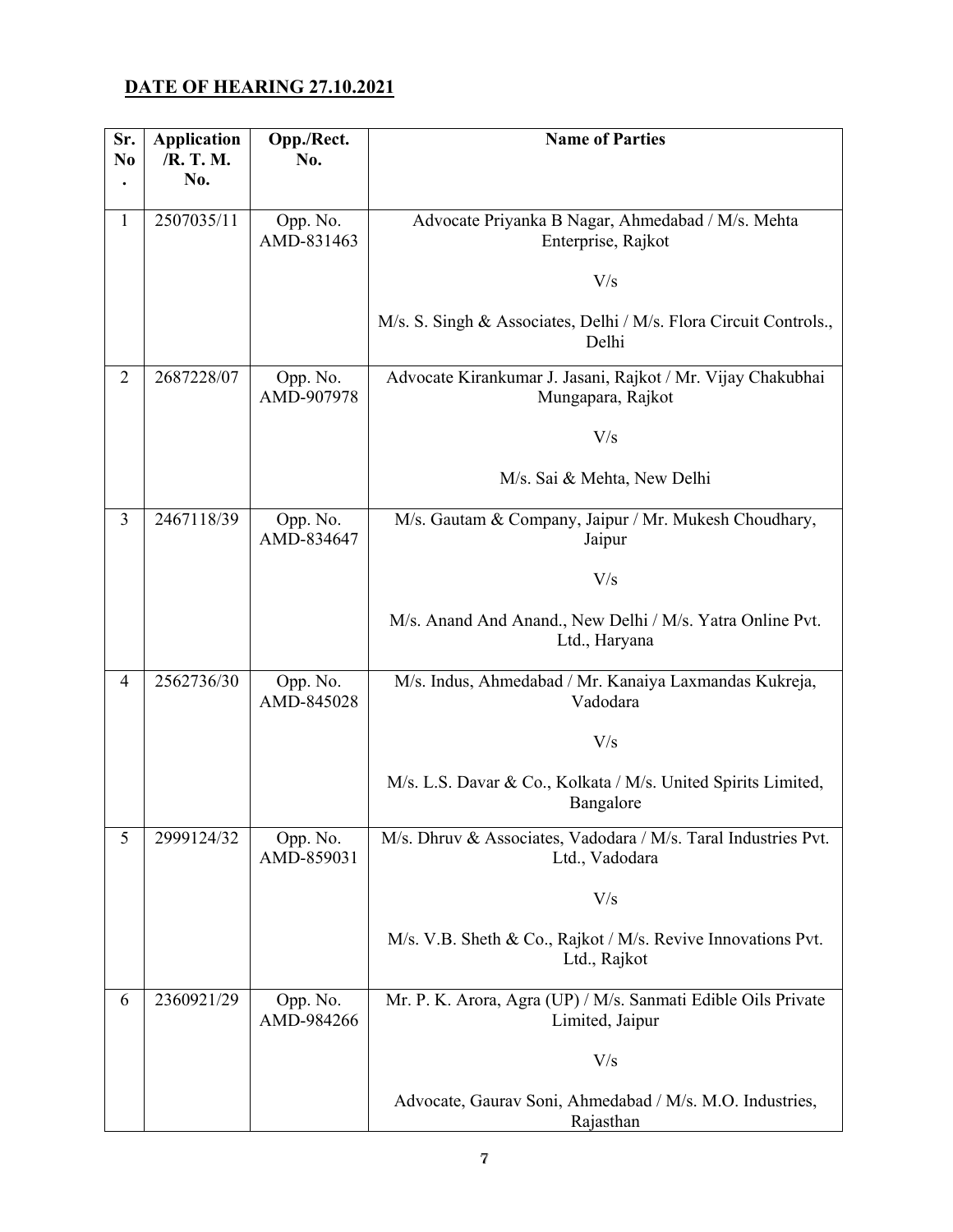#### **DATE OF HEARING 28.10.2021**

| Sr.<br>N <sub>0</sub> | <b>Application</b><br>/R. T. M. | Opp./Rect.<br>No.      | <b>Name of Parties</b>                                                                      |
|-----------------------|---------------------------------|------------------------|---------------------------------------------------------------------------------------------|
|                       | No.                             |                        |                                                                                             |
| $\mathbf{1}$          | 3140177/35                      | Opp. No.<br>AMD-987364 | M/s. TMC Intellectual Services, Surat / M/s. Apple Sarees Pvt.<br>Ltd., Surat               |
|                       |                                 |                        | V/s                                                                                         |
|                       |                                 |                        | Mr. Nilesh Deokar, Surat / M/s. Apple Silk Mills Private<br>Limited, Surat                  |
| $\overline{2}$        | 3329480/09                      | Opp. No.<br>AMD-881337 | Advocate Gaurav Soni, Ahmedabad / Mr. Laxmanraj Jain,<br>Ahmedabad                          |
|                       |                                 |                        | V/s                                                                                         |
|                       |                                 |                        | M/s. Delhi Registration Service, New Delhi / M/s. Fybros<br>Electric Pvt. Ltd., Delhi       |
| 3                     | 3329481/11                      | Opp. No.<br>AMD-881336 | Advocate Gaurav Soni, Ahmedabad / Mr. Laxmanraj Jain,<br>Ahmedabad                          |
|                       |                                 |                        | V/s                                                                                         |
|                       |                                 |                        | M/s. Delhi Registration Service, New Delhi / M/s. Fybros<br>Electric Pvt. Ltd., Delhi       |
| $\overline{4}$        | 2468334/09                      | Opp. No.<br>AMD-832292 | M/s. Parker & Parker Co. LLP, Ahmedabad / M/s. Persang<br>Entertainment Pvt. Ltd., Vadodara |
|                       |                                 |                        | V/s                                                                                         |
|                       |                                 |                        | M/s. Depenning & Depenning, Chennai                                                         |
| 5                     | 2626766/05                      | Opp. No.<br>AMD-847687 | M/s. Y. J. Trivedi & Co., Ahmedabad / M/s. Intas<br>Pharmaceuticals Ltd., Ahmedabad         |
|                       |                                 |                        | V/s                                                                                         |
|                       |                                 |                        | Mr. Suresh M. Upadhyaya, Ahmedabad / M/s. Cadila Healthcare<br>Limited, Ahmedabad           |
| 6                     | 2542279/30                      | Opp. No.<br>AMD-837982 | M/s. Tradesafe, Ahmedabad / Mr. Himanshu Narendrakumar<br>Patel, Unjha                      |
|                       |                                 |                        | V/s                                                                                         |
|                       |                                 |                        | G.D. Bansal & Associates, Jaipur / M/s. Kanji Sweets, Jaipur                                |